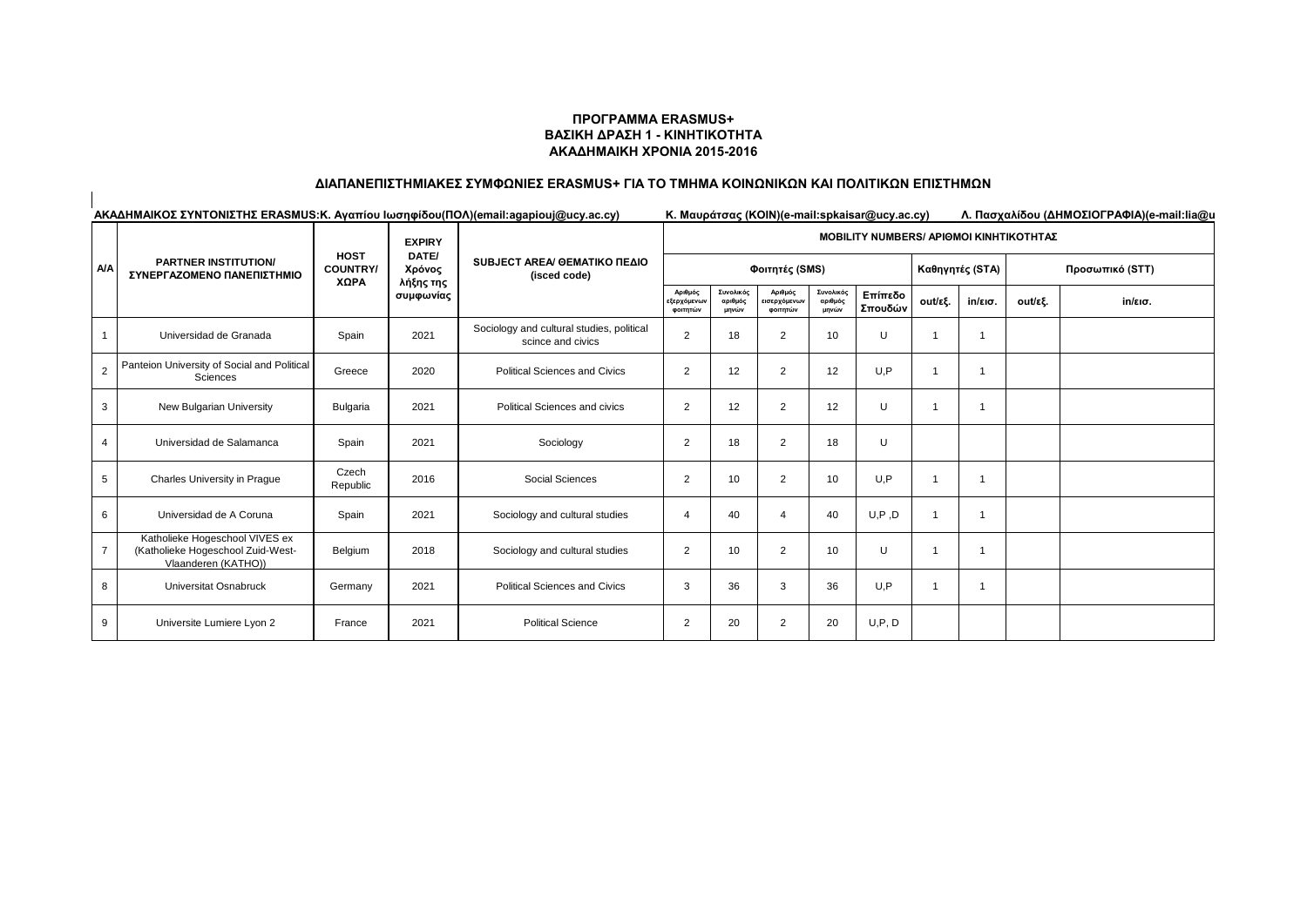### **ΒΑΣΙΚΗ ΔΡΑΣΗ 1 - ΚΙΝΗΤΙΚΟΤΗΤΑ ΑΚΑΔΗΜΑΙΚΗ ΧΡΟΝΙΑ 2015-2016**

## **ΔΙΑΠΑΝΕΠΙΣΤΗΜΙΑΚΕΣ ΣΥΜΦΩΝΙΕΣ ERASMUS+ ΓΙΑ ΤΟ ΤΜΗΜΑ ΚΟΙΝΩΝΙΚΩΝ ΚΑΙ ΠΟΛΙΤΙΚΩΝ ΕΠΙΣΤΗΜΩΝ**

 $\overline{\phantom{a}}$ 

| AΚΑΔΗΜΑΙΚΟΣ ΣΥΝΤΟΝΙΣΤΗΣ ERASMUS: Κ. Αγαπίου Ιωσηφίδου (ΠΟΛ) (email:agapiouj@ucy.ac.cy) |                                                                              |                                        |                                                            |                                                                                |                                                | Κ. Μαυράτσας (KOIN) (e-mail: spkaisar@ucy.ac.cy)<br>Λ. Πασχαλίδου (ΔΗΜΟΣΙΟΓΡΑΦΙΑ) (e-mail:lia@u |                                    |                               |                    |                 |                   |                 |         |  |
|----------------------------------------------------------------------------------------|------------------------------------------------------------------------------|----------------------------------------|------------------------------------------------------------|--------------------------------------------------------------------------------|------------------------------------------------|-------------------------------------------------------------------------------------------------|------------------------------------|-------------------------------|--------------------|-----------------|-------------------|-----------------|---------|--|
|                                                                                        |                                                                              | <b>HOST</b><br><b>COUNTRY/</b><br>XΩPA | <b>EXPIRY</b><br>DATE/<br>Χρόνος<br>λήξης της<br>συμφωνίας |                                                                                | <b>MOBILITY NUMBERS/ APIOMOI KINHTIKOTHTAZ</b> |                                                                                                 |                                    |                               |                    |                 |                   |                 |         |  |
| <b>A/A</b>                                                                             | <b>PARTNER INSTITUTION/</b><br>ΣΥΝΕΡΓΑΖΟΜΕΝΟ ΠΑΝΕΠΙΣΤΗΜΙΟ                    |                                        |                                                            | SUBJECT AREA/ GEMATIKO ΠΕΔΙΟ<br>(isced code)                                   |                                                |                                                                                                 | Φοιτητές (SMS)                     |                               |                    | Καθηγητές (STA) |                   | Προσωπικό (STT) |         |  |
|                                                                                        |                                                                              |                                        |                                                            |                                                                                | Αριθμός<br>εξερχόμενων<br>φοιτητών             | Συνολικός<br>αριθμός<br>μηνών                                                                   | Αριθμός<br>ισερχόμενων<br>φοιτητών | Συνολικός<br>αριθμός<br>μηνών | Επίπεδο<br>Σπουδών | out/εξ.         | $in/\epsilon$ ισ. | out/εξ.         | in/εισ. |  |
| 10                                                                                     | Uniwersytet Warminsko-Mazurski W<br>Olsztynie                                | Poland                                 | 2021                                                       | Political Sciences and civics, Sociology and<br>cultural studies               | $\overline{4}$                                 | 20                                                                                              | 4                                  | 20                            | U<br>P             | -1              | -1                |                 |         |  |
| 11                                                                                     | University of Macedonia Economics &<br>Social Sciences                       | Greece                                 | 2021                                                       | <b>Political Sciences and Civics</b>                                           | $\overline{2}$                                 | 12                                                                                              | 2                                  | 12                            | U.P                |                 | $\overline{1}$    |                 |         |  |
| 12                                                                                     | Constantine The Philosopher University in<br>Nitra                           | Slovak<br>Republic                     | 2021                                                       | <b>Political Sciences</b>                                                      | 3                                              | 12                                                                                              | 3                                  | 12                            | U                  | -1              | 1                 |                 |         |  |
| 13                                                                                     | University of Rostock                                                        | Germany                                | 2021                                                       | Sociology and cultural studies                                                 | $\overline{4}$                                 | 28                                                                                              | $\overline{2}$                     | 18                            | U.P.D              | $\mathbf{1}$    | $\overline{1}$    |                 |         |  |
| 14                                                                                     | AGH University of Science and<br>Technology (Akademia Gorniczo-<br>Hutnicza) | Poland                                 | 2021                                                       | Sociology and Cultural Studies                                                 | $\overline{2}$                                 | 10                                                                                              | $\overline{2}$                     | 10                            | U                  | $\overline{1}$  | $\mathbf{1}$      |                 |         |  |
| 15                                                                                     | University of Bologna                                                        | Italy                                  | 2021                                                       | <b>Political Science</b>                                                       | 3                                              | 18                                                                                              | 3                                  | 18                            | U.P                | $\overline{1}$  | $\overline{1}$    |                 |         |  |
| 16                                                                                     | Adam Mickiewicz University of Poznan                                         | Poland                                 | 2021                                                       | Sociology                                                                      | $\overline{2}$                                 | 10                                                                                              | $\overline{2}$                     | 10                            | U                  | $\mathbf{1}$    | $\mathbf{1}$      |                 |         |  |
| 17                                                                                     | Metropolitan University Prague                                               | Czech<br>Republic                      | 2021                                                       | Social and behavioural sciences<br>(International Relations, European Studies) | $\overline{2}$                                 | 12                                                                                              | 2                                  | 12                            | U, P, D            | $\overline{1}$  | $\overline{1}$    |                 |         |  |
| 18                                                                                     | Johann Wolfgang Goethe- Universitat -<br>Frankfurt am Main                   | Germany                                | 2021                                                       | Social Science and Behavioural                                                 | $\overline{2}$<br>$\mathbf{1}$                 | 15                                                                                              | 2<br>$\overline{1}$                | 15                            | U<br>P             | $\mathbf 1$     | -1                |                 |         |  |
| 19                                                                                     | Johann Wolfgang Goethe- Universitat -<br>Frankfurt am Main                   | Germany                                | 2021                                                       | Sociology and cultural studies                                                 | $\overline{2}$                                 | 18                                                                                              | $\overline{2}$                     | 18                            | U,P                |                 |                   |                 |         |  |
| 20                                                                                     | University of Peloponnese                                                    | Greece                                 | 2021                                                       | <b>Political Science</b>                                                       | $\overline{2}$                                 | 12                                                                                              | 2                                  | 12                            | U                  | $\overline{1}$  | $\mathbf 1$       |                 |         |  |
| 21                                                                                     | Universidad Complutense de Madrid                                            | Spain                                  | 2021                                                       | Social Sciences                                                                | $\mathbf{1}$                                   | 10                                                                                              | -1                                 | 10                            | U, P               | -1              | -1                |                 |         |  |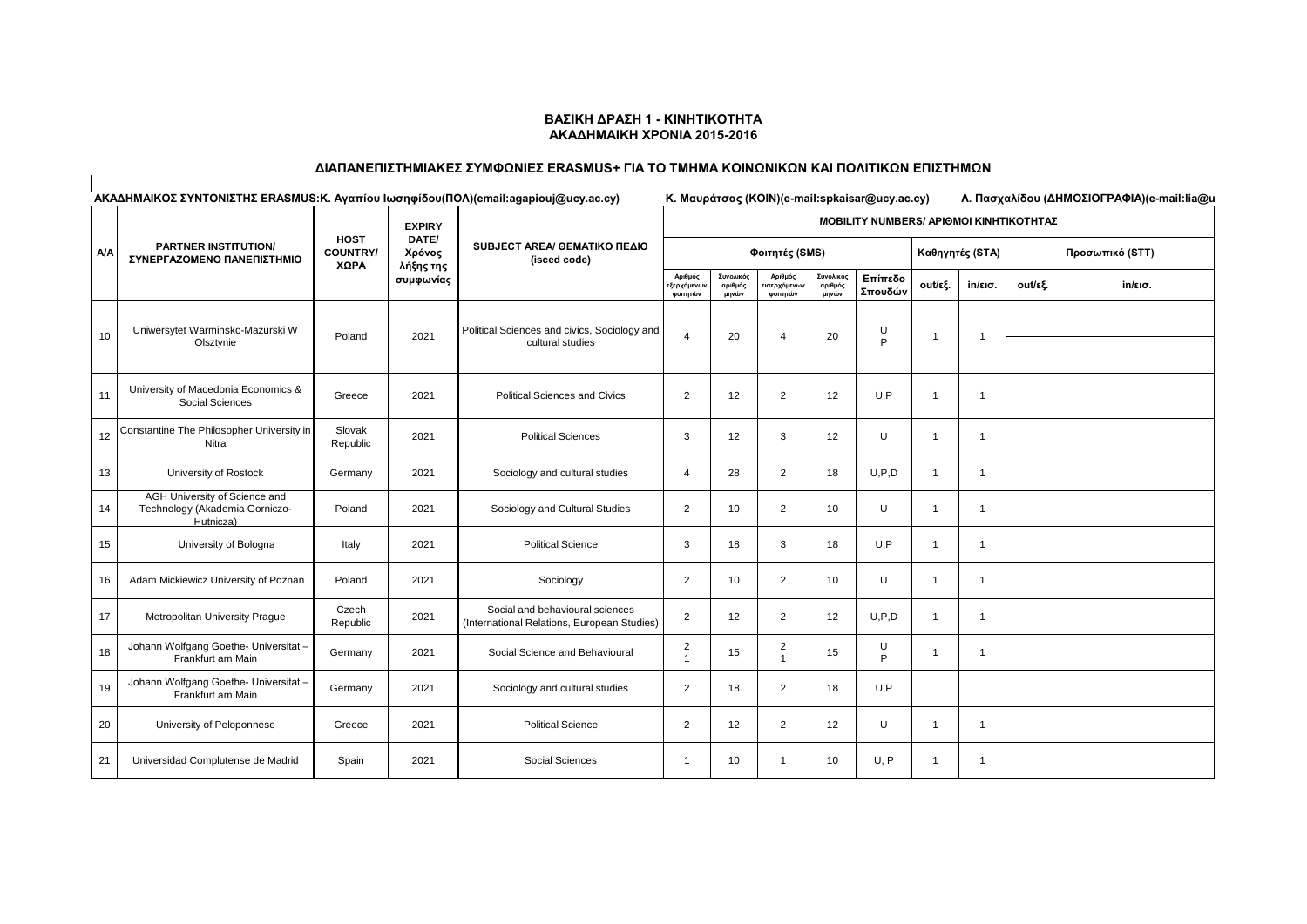### **ΒΑΣΙΚΗ ΔΡΑΣΗ 1 - ΚΙΝΗΤΙΚΟΤΗΤΑ ΑΚΑΔΗΜΑΙΚΗ ΧΡΟΝΙΑ 2015-2016**

## **ΔΙΑΠΑΝΕΠΙΣΤΗΜΙΑΚΕΣ ΣΥΜΦΩΝΙΕΣ ERASMUS+ ΓΙΑ ΤΟ ΤΜΗΜΑ ΚΟΙΝΩΝΙΚΩΝ ΚΑΙ ΠΟΛΙΤΙΚΩΝ ΕΠΙΣΤΗΜΩΝ**

 $\overline{\phantom{a}}$ 

| AΚΑΔΗΜΑΙΚΟΣ ΣΥΝΤΟΝΙΣΤΗΣ ERASMUS: Κ. Αγαπίου Ιωσηφίδου (ΠΟΛ) (email:agapiouj@ucy.ac.cy) |                                                           |                                        |                        |                                                                 | Κ. Μαυράτσας (KOIN)(e-mail:spkaisar@ucy.ac.cy)<br>Λ. Πασχαλίδου (ΔΗΜΟΣΙΟΓΡΑΦΙΑ)(e-mail:lia@u |                               |                                    |                               |                    |                 |                   |                 |                   |  |
|----------------------------------------------------------------------------------------|-----------------------------------------------------------|----------------------------------------|------------------------|-----------------------------------------------------------------|----------------------------------------------------------------------------------------------|-------------------------------|------------------------------------|-------------------------------|--------------------|-----------------|-------------------|-----------------|-------------------|--|
|                                                                                        |                                                           |                                        | <b>EXPIRY</b>          | SUBJECT AREA/ GEMATIKO ΠΕΔΙΟ<br>(isced code)                    | <b>MOBILITY NUMBERS/ APIOMOI KINHTIKOTHTAΣ</b>                                               |                               |                                    |                               |                    |                 |                   |                 |                   |  |
| <b>A/A</b>                                                                             | <b>PARTNER INSTITUTION/</b><br>ΣΥΝΕΡΓΑΖΟΜΕΝΟ ΠΑΝΕΠΙΣΤΗΜΙΟ | <b>HOST</b><br><b>COUNTRY/</b><br>ΧΩΡΑ | DATE/<br>Χρόνος        |                                                                 |                                                                                              |                               | Φοιτητές (SMS)                     |                               |                    | Καθηγητές (STA) |                   | Προσωπικό (STT) |                   |  |
|                                                                                        |                                                           |                                        | λήξης της<br>συμφωνίας |                                                                 | Αριθμός<br>εξερχόμενων<br>φοιτητών                                                           | Συνολικός<br>αριθμός<br>μηνών | Αριθμός<br>ισερχόμενων<br>φοιτητών | Συνολικός<br>αριθμός<br>μηνών | Επίπεδο<br>Σπουδών | out/εξ.         | $in/\epsilon$ ισ. | out/εξ.         | $in/\epsilon$ ισ. |  |
| 22                                                                                     | University of Crete                                       | Greece                                 | 2021                   | <b>Political Sciences and Civics</b>                            | $\overline{1}$                                                                               | 10                            | $\overline{1}$                     | 10                            | U.P.D              | $\mathbf{1}$    | $\mathbf{1}$      |                 |                   |  |
| 23                                                                                     | University of Crete                                       | Greece                                 | 2021                   | Sociology and cultural studies                                  | $\overline{1}$                                                                               | 10                            | $\overline{1}$                     | 10                            | U.P.D              | $\mathbf{1}$    | $\overline{1}$    |                 |                   |  |
| 24                                                                                     | Corvinus, University of Budapest                          | Hungary                                | 2021                   | Political Sciences and civics<br>Sociology and cultural studies | $\overline{2}$                                                                               | 10                            | $\overline{2}$                     | 12                            | U.P                | -1              | $\mathbf{1}$      |                 |                   |  |
| 25                                                                                     | Jagiellonian University Krakow                            | Poland                                 | 2021                   | Sociology and Cultural studies (social<br>sciences)             | 3                                                                                            | 30                            | 3                                  | 30                            | U, P.D             | $\overline{1}$  | $\mathbf{1}$      |                 |                   |  |
| 26                                                                                     | Universitat Autonoma de Barcelona                         | Spain                                  | 2021                   | <b>Political Sciences</b><br>Sociology                          | $\overline{2}$<br>$\overline{2}$                                                             | 10<br>10                      | $\overline{2}$<br>2                | 10<br>10                      | U                  |                 |                   |                 |                   |  |
| 27                                                                                     | University of Eotvos Lorand                               | Hungary                                | 2021                   | Political Sciences and Civics                                   | $\overline{2}$                                                                               | 10                            | $\overline{2}$                     | 10                            | U.P                | $\overline{1}$  | $\overline{1}$    |                 |                   |  |
| 28                                                                                     | University of the Aegean                                  | Greece                                 | 2021                   | Sociology and cultural studies                                  | $\overline{2}$                                                                               | 18                            | $\overline{2}$                     | 18                            | U,P                | $\overline{1}$  | -1                |                 |                   |  |
| 29                                                                                     | Aristotle University of Thessaloniki                      | Greece                                 | 2020                   | Political science and civics                                    | 3                                                                                            | 18                            | 3                                  | 18                            | U.P.D              | 1               | $\mathbf 1$       |                 |                   |  |
| 30                                                                                     | Panteion University of Social and Political<br>Sciences   | Greece                                 | 2021                   | Sociology and Cultural Studies                                  | $\overline{2}$                                                                               | 10                            | $\overline{2}$                     | 10                            | U.P                | $\mathbf{1}$    | $\overline{1}$    |                 |                   |  |
| 31                                                                                     | Universite de Strasbourg                                  | France                                 | 2021                   | Political science and civics                                    | $\overline{2}$                                                                               | 18                            | $\overline{2}$                     | 18                            | U                  |                 |                   |                 |                   |  |
| 32                                                                                     | Europos Humanitarinis University                          | Lithouania                             | 2021                   | <b>Political Sciences/International Relations</b>               | 2                                                                                            | 20                            | 2                                  | 20                            | U                  | $\mathbf{1}$    | $\mathbf{1}$      |                 |                   |  |
| 33                                                                                     | Nicolaus Copernicus University                            | Poland                                 | 2021                   | <b>Political Sciences and Civics</b>                            | $\overline{4}$                                                                               | 20                            | $\overline{4}$                     | 20                            | U.P.D              | $\mathbf{1}$    | $\overline{1}$    |                 |                   |  |
| 34                                                                                     | Universita Degli Studi Roma Tre                           | Italy                                  | 2021                   | Political science and civics                                    | 3                                                                                            | 30                            | 3                                  | 30                            | U                  | $\mathbf{1}$    | $\mathbf{1}$      |                 |                   |  |
| 35                                                                                     | Eberhard Karls University of Tubingen                     | Germany                                | 2021                   | <b>Political Sciences and Civics</b>                            | 3                                                                                            | 15                            | 3                                  | 15                            | U.P.D              | $\overline{1}$  | $\mathbf{1}$      |                 |                   |  |